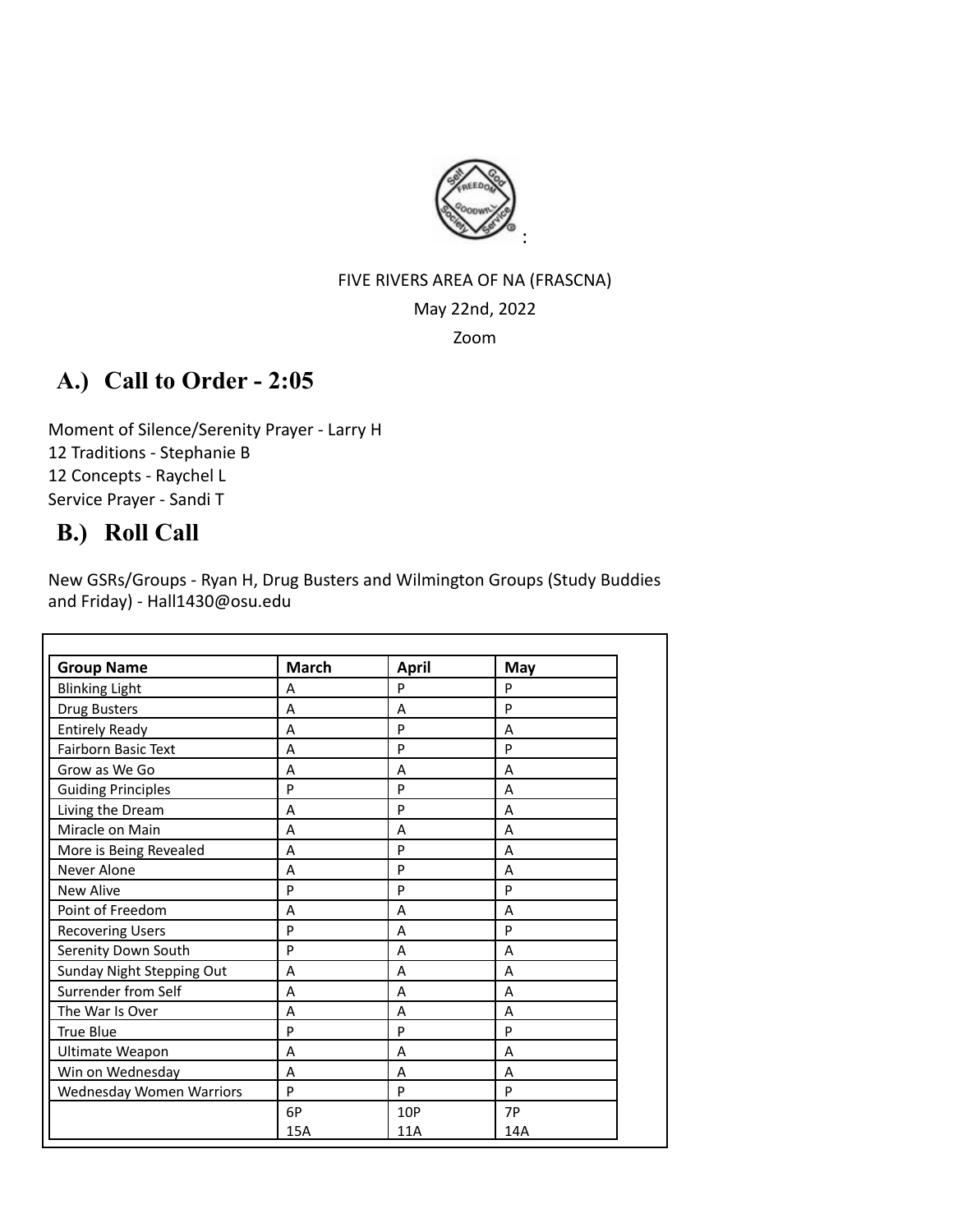Chair: Larry H - Present Vice Chair: OPEN Treasurer: Vic W - Present Vice Treasurer: OPEN Secretary: Raychel L - Present Vice Secretary: OPEN RCM: OPEN RCM Alt: OPEN Local Services: Sandi- Present Policy: Steph B - Present Literature: OPEN Activities: OPEN Website - Britt B. - Absent

# **C.) Reports**

Chairperson: Verbal Report

Vice Chair: OPEN

Secretary: Please submit reports or pictures of reports online to [secretary@fiveriversna.org](mailto:secretary@fiveriversna.org). Also, if you are new, changed your email address, or you have not received a copy of the recent minutes, please let me know via email or in the zoom chat.

Vice Secretary: OPEN

Treasurer: Verbal Report, spreadsheet attached

Vice Treasurer: OPEN

RCM: OPEN

Local Services: Verbal Report, Minutes attached

Policy: Still working with last few committees to make sure policy reflects true practices of committees and can be a guiding document as it is intended to be. New Policy is attached with changes and will be submitted to the Webmaster. In loving service, Stephanie V

Website: Britt has been updating website with area online/in person meetings. Check out the website for more information. Please notify her with any changes.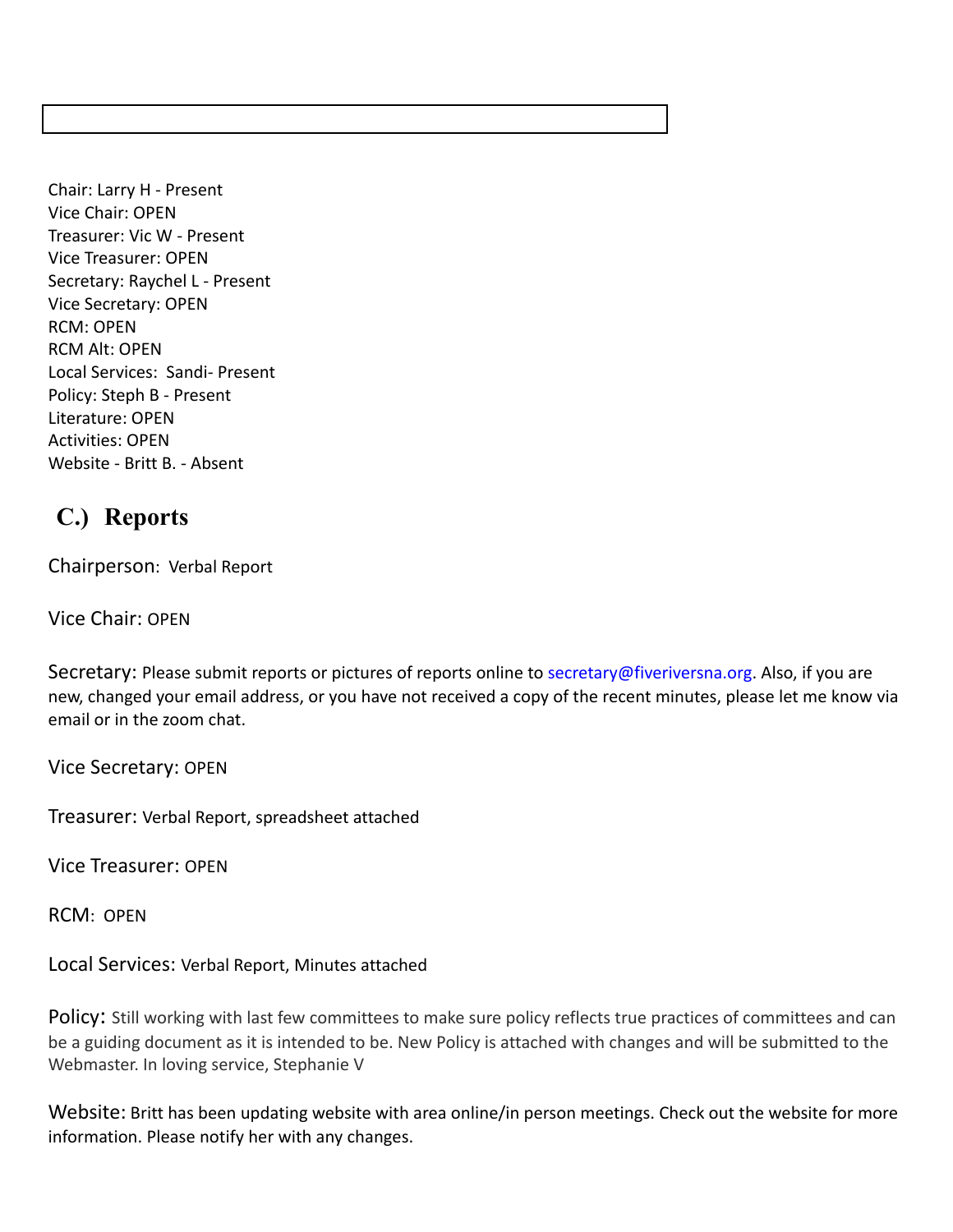Activities: OPEN

Literature: Beginning Cash balance 04/25/2022 \$606.68, Literature orders placed w/World = one order \$599.15, Literature orders processed 5/paid = \$105.47, Cash balance 05/22/2022 = \$113.00 Please note that we experienced some issues with the OpenCart software used to place orders and facilitate our literature management but I think this is now fixed. Bottom line you can always contact me directly at GNA83@SBCGlobal.net or 937-681-3164 if you need help. You can also put notes in your online literature order like "Paying via Venmo" or "Text Joe Addict to arrange payment and drop off". Feel text, email, or call me when you place an order just to give me a heads-up because I don't check the system every day but I will if I know you placed an order. In Loving Service! Gerry O.

Group Reports: Attached

- **D.) Open Forum**
- **E.) Old Business**

**PASSED** Tim H for Activities Coordinator - 6 For, 0 Against, 0 Abstentions

## **F.) New Business**

# **Open FRASCNA Positions - Vice Chair, Vice Secretary, Vice Treasurer, RCM, RCM Alternate, Literature**

**Open LSC Positions: Chair, Secretary, Vice Chair, Outreach, Flyers, PR**

**G.) Motion to Close - Vic W 2:34**

**H.) Attached Reports**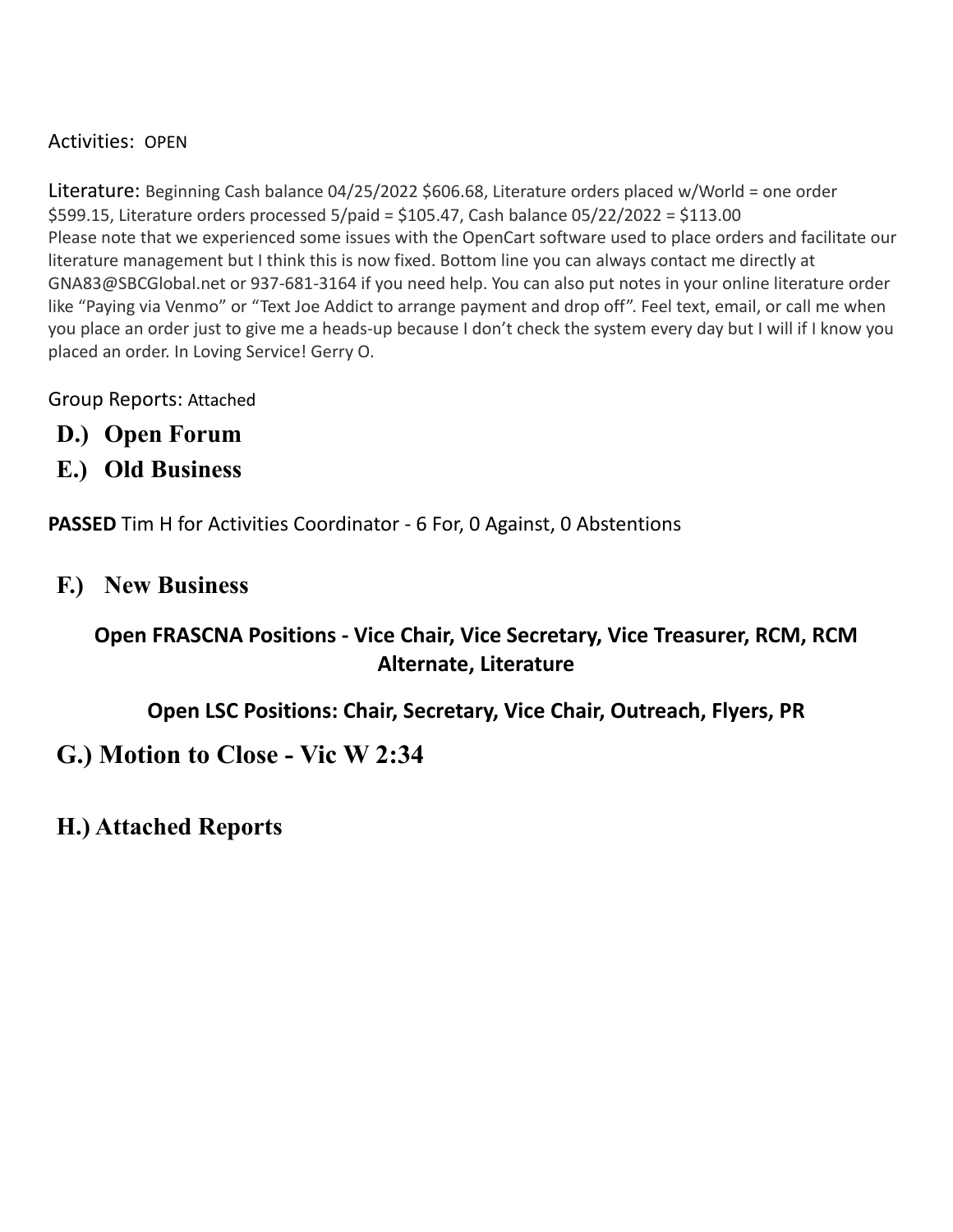**Treasurer:**

|                                                    |                         |                        | FRASCNA TREASURER'S STATEMENT |                                |
|----------------------------------------------------|-------------------------|------------------------|-------------------------------|--------------------------------|
| DATE:                                              |                         | 6/8/2022               | <b>BALANCE FORWARD</b>        | \$1,125.33                     |
|                                                    |                         |                        |                               |                                |
| CHECK #                                            |                         |                        | <b>VENDOR</b>                 | <b>AMOUNT</b>                  |
| n/a                                                |                         | <b>Paper Statement</b> |                               | \$5.00                         |
|                                                    |                         |                        |                               | \$0.00                         |
|                                                    |                         |                        |                               | \$0.00                         |
|                                                    |                         |                        |                               | \$0.00                         |
|                                                    |                         |                        |                               | \$0.00<br>\$0.00               |
|                                                    |                         |                        |                               | \$0.00                         |
|                                                    |                         |                        |                               | \$0.00                         |
|                                                    |                         |                        |                               | \$0.00                         |
| GROUP /                                            | DONATION /              | <b>GENERAL</b>         |                               | \$5.00                         |
| <b>SUBCOMMITTEE</b>                                | <b>INCOME</b>           | <b>EXPENSE</b>         | <b>LITERATURE EXPENSE</b>     | <b>TOTAL EXPENSE</b>           |
| <b>Miracle on Main</b>                             | $\frac{1}{2}$ \$211.83  |                        |                               |                                |
| Surrender From Self \$0.00                         |                         |                        |                               |                                |
| <b>Living the Dream</b>                            | 150.00                  |                        |                               |                                |
| <b>Blinking Light</b>                              | \$0.00                  |                        |                               |                                |
| <b>Never Alone</b>                                 | \$0.00                  |                        |                               |                                |
| <b>True Blue</b>                                   | \$0.00                  |                        |                               |                                |
| Serenity Down So.                                  | \$0.00                  |                        |                               |                                |
| <b>Fairborn Text St.</b>                           | \$0.00                  |                        |                               |                                |
| <b>Guiding Principles</b>                          | \$0.00                  |                        |                               |                                |
| <b>Entirely Ready</b>                              | \$0.00                  |                        |                               |                                |
| More is Being Revealed \$0.00                      |                         |                        |                               |                                |
| Point of Freedom (Feb) \$0.00                      |                         |                        |                               |                                |
| Living the Dream (Mar) \$0.00<br>Never Alone (Feb) |                         |                        |                               |                                |
|                                                    | \$0.00                  |                        |                               |                                |
|                                                    | \$0.00                  |                        |                               |                                |
|                                                    | \$0.00                  |                        |                               |                                |
|                                                    | \$0.00<br>\$0.00        |                        |                               |                                |
|                                                    | \$0.00                  |                        |                               |                                |
|                                                    |                         |                        |                               |                                |
|                                                    | \$0.00                  |                        |                               |                                |
| <b>Activities</b>                                  | \$0.00                  | \$0.00                 | \$0.00                        | \$0.00                         |
| H&I                                                |                         | \$0.00                 | \$0.00                        | \$0.00                         |
| <b>Public Relations</b>                            |                         | \$0.00                 | \$0.00                        | \$0.00                         |
| <b>RCM</b>                                         |                         | \$0.00                 |                               | \$0.00                         |
| <b>RCM-A</b>                                       |                         | \$0.00                 |                               | \$0.00                         |
| Secretary                                          |                         | \$0.00                 |                               | \$0.00                         |
| <b>TOTAL</b>                                       | \$211.83                | \$0.00                 |                               | \$5.00                         |
|                                                    |                         |                        | <b>INCOME</b>                 |                                |
|                                                    |                         |                        |                               | BAL. FWD.<br>\$1,125.33        |
|                                                    |                         |                        |                               | <b>INCOME</b><br>\$211.83      |
|                                                    |                         |                        |                               | <b>SUB TOTAL</b><br>\$1,337.16 |
|                                                    |                         |                        |                               | <b>EXPENSES</b><br>\$5.00      |
|                                                    |                         |                        |                               | <b>BALANCE</b><br>\$1,332.16   |
|                                                    |                         |                        | <b>RECONCILIATION</b>         |                                |
| <b>BALANCE PER BOOKS</b>                           |                         |                        | \$1,332.16                    |                                |
| <b>OUTSTANDING DEPOSITS</b>                        |                         |                        | $-$ \$211.83                  |                                |
| <b>OUTSTANDING CHECKS</b>                          |                         | 2005                   | \$780.55                      |                                |
|                                                    |                         | 2006                   | 51.99<br>\$                   |                                |
|                                                    |                         | Prudent                | \$<br>800.00                  |                                |
|                                                    | <b>BALANCE PER BANK</b> |                        | \$2,752.87                    |                                |

## **Blinking Light:**

GSR – Dan G – djgreene@gmail.com

8:15- 9:30 on Fridays – Mosaic Church - 350 North Fairfield Rd. Beavercreek

## Rotating format

Our meeting is doing well, averaging 20 or more addicts a week. Our meeting has a chairperson's choice format and lasts one hour. This month we did not have an area donation or a literature order.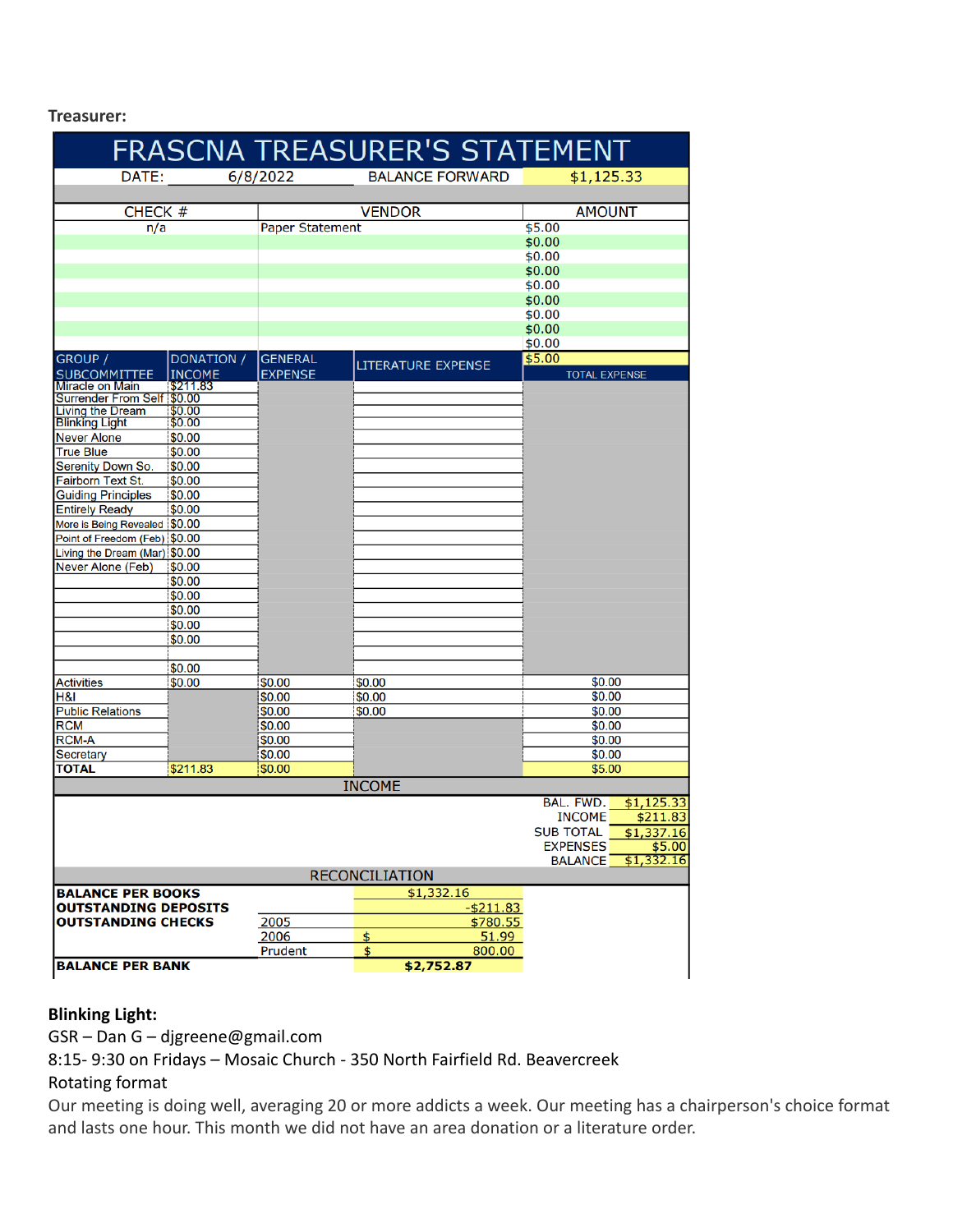#### **Drug Busters:**

GSR - Jamie G - Jgreen19@live.sscc.ed 6:30pm on Tuesdays - Peace Lutheran Church - 231 Harry Sauyer Road Open discussion

#### **Entirely Ready:**

GSR – Amy J - roknhearsegrl@yahoo.com 7:00 pm to 8:15 - Tuesdays - Church of Nazarene - 4701 Far Hills Ave, Kettering, OH Chairperson's choice literature study

#### **Fairborn Basic Text:**

GSR – Tim H – timothy78harp[@gmail.com](mailto:amymcmahan76@gmail.com) 7:30pm - 8:30pm Wednesdays - 333 North Broad Street Text Study - It Works: How and Why

#### **Grow as We Go:**

GSR – Ryan H - Hall1430@osu.edu Thursday 8pm-9:15P - Recovery Plus Center - 333 N Broad Street Chairpersons choice

#### **Guiding Principles:**

GSR - Robert G - mrmathman1@gmail.com Wednesdays 7-8pm - Hill Side Chapel - 3515 Shakertown Literature study - alternate between Guiding Principles, Living Clean and It Works: How and Why

#### **Living the Dream:**

GSR - JP - [jprecovers745@gmail.com](mailto:jprecovers745@gmail.com) Monday 7:00-8:15 - 444 country club Dr Chairperson choice rotating format

#### **Miracle on Main**

GSR – Brad B - bradbodey@me.com 7:00-8:15 on Sundays - First United Methodist Church - 303 S Main St Format-literature/speaker last Sunday of each month

#### **More is Being Revealed:**

GSR – Katelyn H - hoglund.katelyn@gmail.com Thursdays at 7:00-8:15pm - Fairmont Presbyterian Church in basement - 3705 Far Hills Ave Rotating topic/literature from It Works: How and Why

#### **Never Alone:**

GSR – Martha - motomemaw@gmail.com Saturday 7:30-9:00PM - 202 S Winter St, Yellow Springs, OH Topic discussion

#### **New Alive:**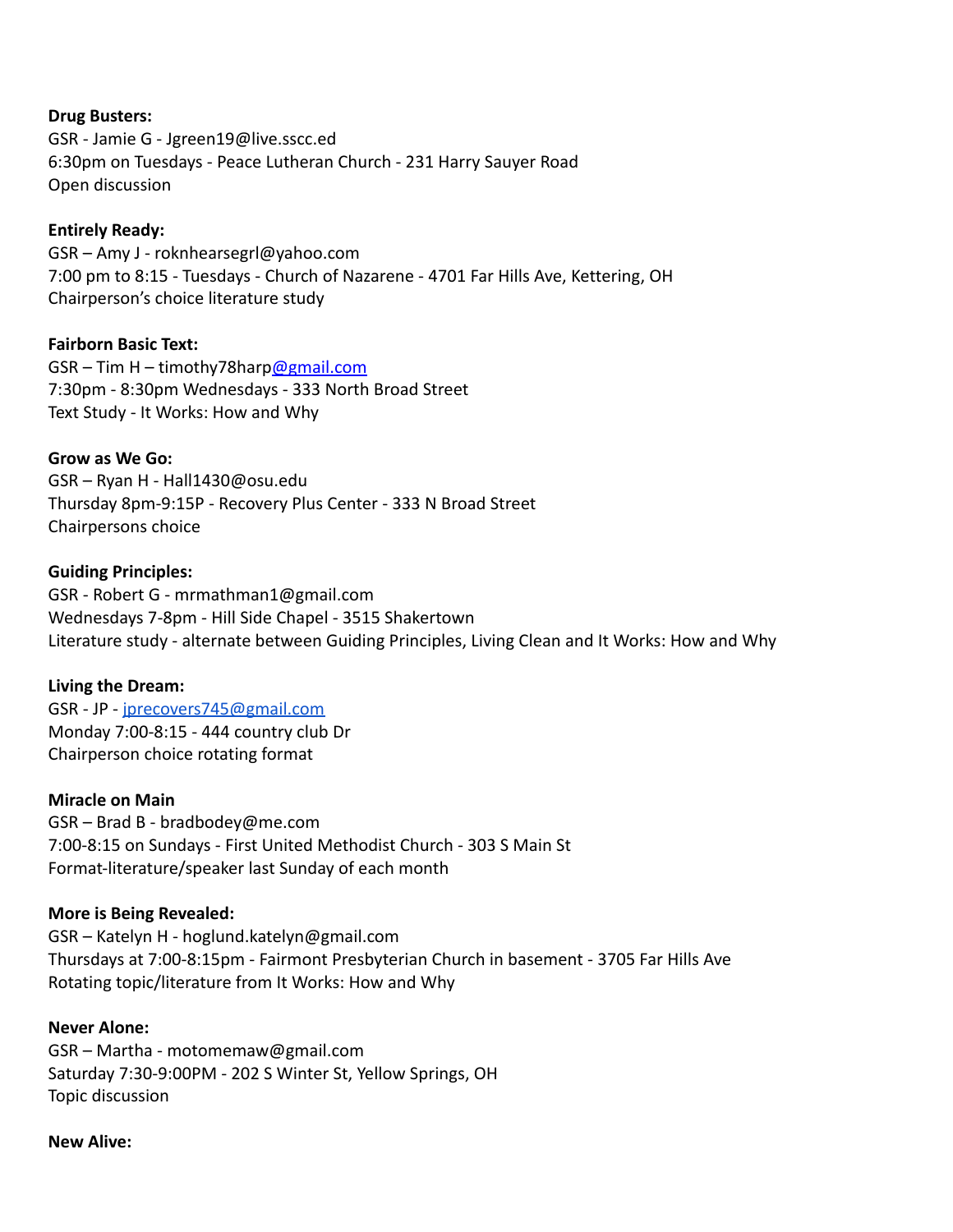GSR – Raychel L - Raychel.e87@gmail.com Tues 7:45-9:00 - St Marks Church - 456 Woodman Dr Rotating format

#### **Point of Freedom:**

GSR - Deanna M/Pam S - [Starshine784@gmail.com](mailto:Starshine784@gmail.com) Thursday 7:30-8:30 - Alpha Community Church - 806 Alpha Rd Format: weekly rotating candlelight meeting Meeting attendance has been steady with approximately 15 people in attendance. I will be mailing money order for donation to Area for \$100.00 and we placed literature order for approximately \$38.00. Thank you.

#### **Recovering Users:**

GSR – Nick B - [Nbutcher0335@gmail.com](mailto:Nbutcher0335@gmail.com) Tuesday 8:00-9:00 - 100 N Broad St Fairborn, Oh Topic discussion

**Serenity Down South:** GSR – Becky, New GSR Monday 7:00-8:15 - 63 East Franklin St Closed meeting, rotating format

#### **Sunday Night Stepping Out:**

GSR – Jason S - **[Snider\\_8@yahoo.com](mailto:Snider_8@yahoo.com)** Sunday 7-8pm - FRS 149 Chillicothe Ave Basic text study

## **Surrender from Self**

GSR- Michael - [surrenderfromself@fiveriversna.org](mailto:surrenderfromself@fiveriversna.org) Sundays 7:00 pm-8:00 pm - Seventh Day Adventist - 3939 Stonebridge Rd Rotating format Link to online meeting <https://meetings.ringcentral.com/j/1488719778>

#### **The War is Over:**

 $GSR -$ Saturday 7pm - St George Episcopal - 5520 Far Hills Rd Rotating format

#### **True Blue:**

GSR – Stephanie B - stephanie.bingamon@gmail.com Sunday 6-7:15 - Peace Lutheran Church

Literature Text Study (focusing on Living Clean)

Literature order: \$26ish dollars, Area donation: \$79 (from last month few months), True Blue is meeting face to face and is averaging 15-20 people. We had a approximately 26 dollar literature order from last month Leaving us with no additional amount to donate to the area next month. Masks are not required however need to be Worn in hallways. We are planning our anniversary picnic for June 5th at the shelter house starting at 5:00 pm.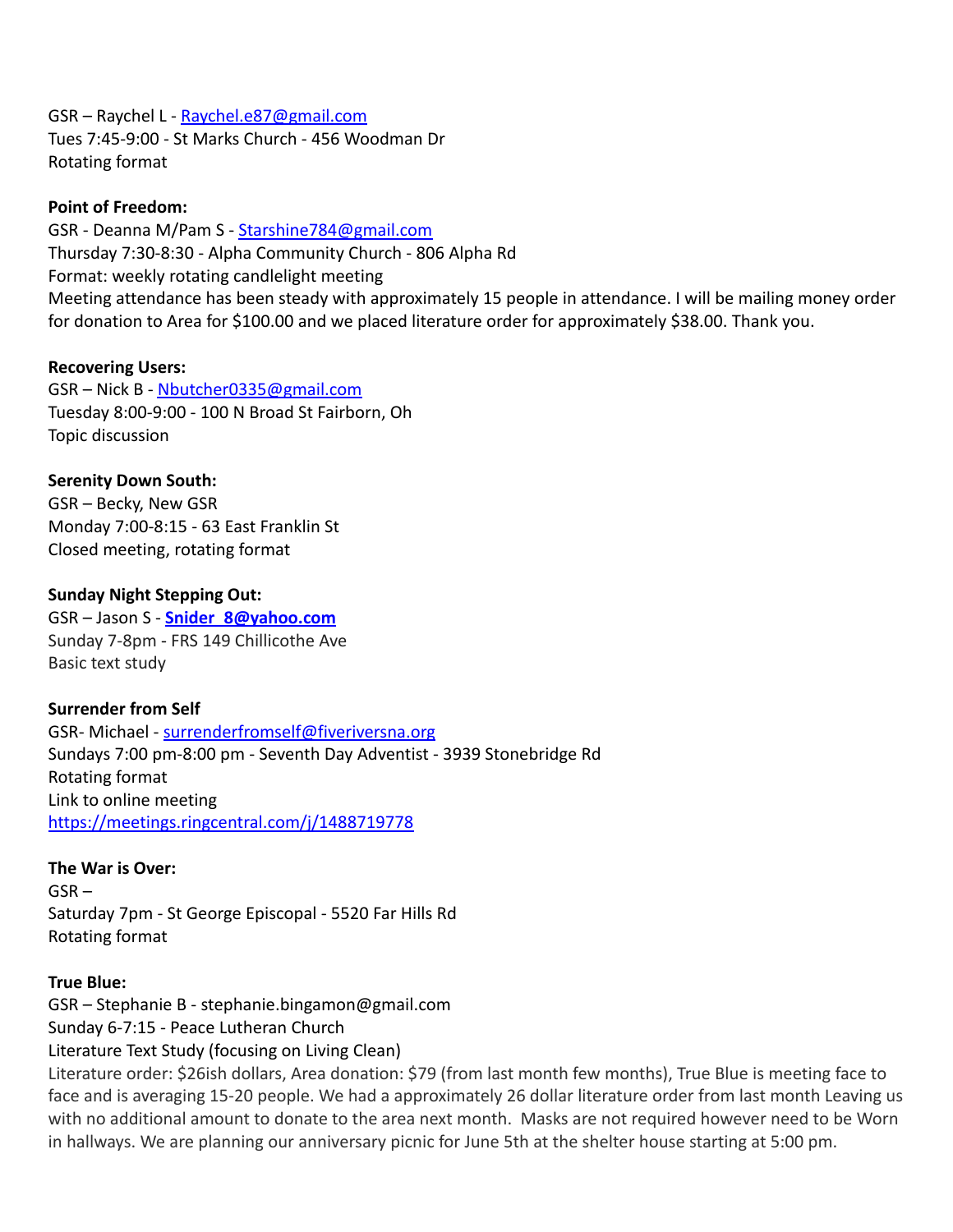#### **Ultimate Weapon:**

Not Meeting

#### **Wednesday Women Warriors**

GSR – Helen N - hneale66@gmail.com Wednesday 7:30pm-8:30pm with option to extend 15 minutes Zoom Meeting - 77045099521, Password - 668509 Women's meeting, Just For Today reading We meet online and have 10-15 women in attendance. We read out of the daily meditation book with open discussion. Just started the 7th tradition button via Cash App.

#### **Win on Wednesday:**

Patrol489@aol.com Wednesdays from 7pm-8:00pm - 2701 S Smithville Rd Chair Choice

## **Local Service Committee Minutes: Open Positions: Secretary, Vice Chair, Outreach, Flyers, PR (Helen staying in the interm)**

Time and Day of Meeting(s): 4/17/22 at 4 pm

Meeting Location: Zoom

#### **Attendance:** Sandi, Bob B , Helen N, Nick B

Service Prayer: Helen

Twelve Traditions: Sandi

Twelve concepts: Bob

**Roll Call:**

Chair-Sandi-present

Vice Chair-open

Secretary-open

PR-Helen- present

H&I-Bob-present

Outreach-Open

Flyers-Open